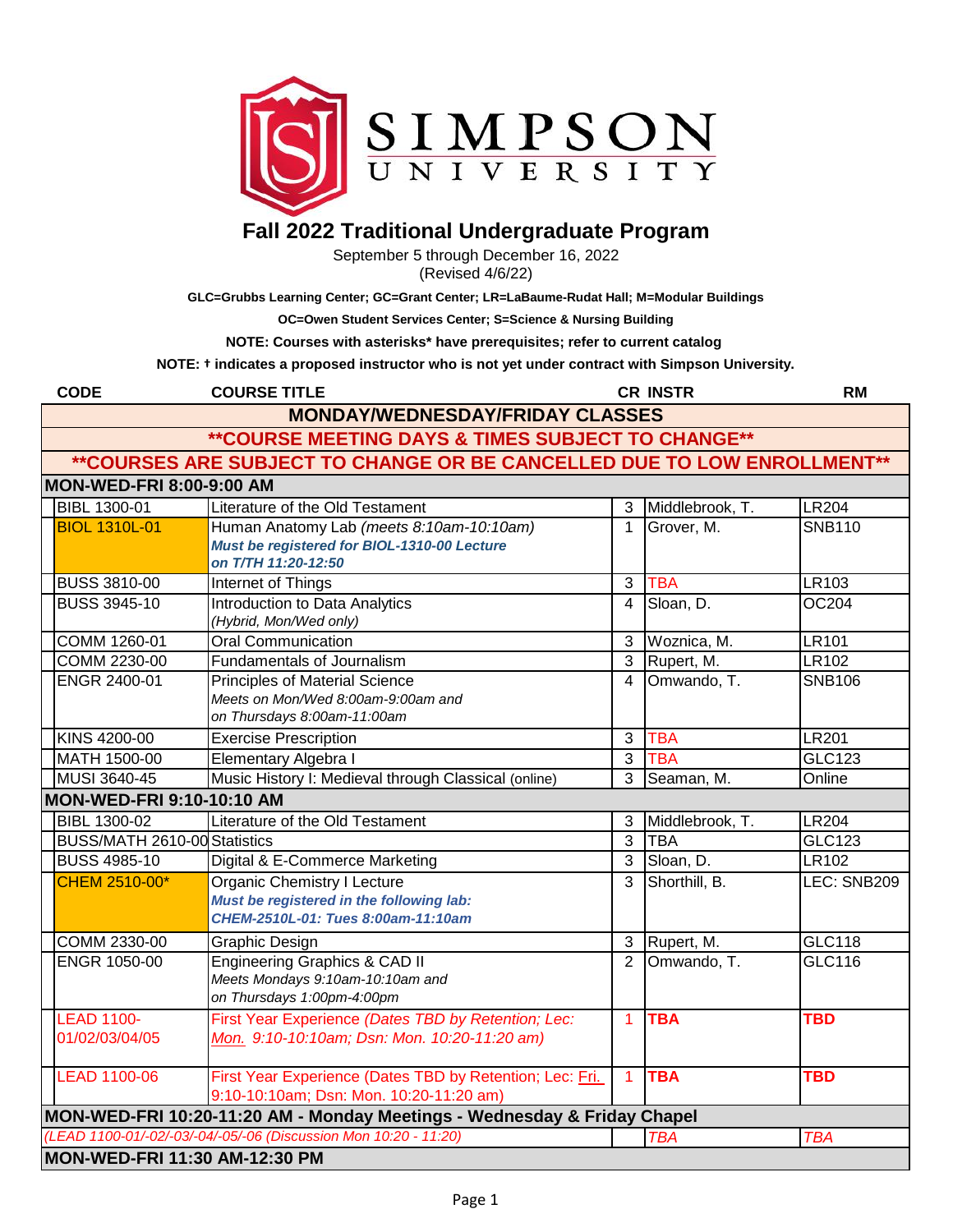| <b>BIOL 1510-00</b>              | <b>General Biology I Lecture</b>                                               | 3            | Figueroa, M.               | LEC: LR102        |
|----------------------------------|--------------------------------------------------------------------------------|--------------|----------------------------|-------------------|
|                                  | Must be registered in the following lab:                                       |              |                            |                   |
|                                  | BIOL-1510L-01: Tues 1:00pm-4:00pm                                              |              |                            |                   |
|                                  |                                                                                |              |                            |                   |
| <b>BIOL 3240-00*</b>             | <b>Ecology Lecture</b>                                                         | 3            | Nicodemus, M.              | LEC: SNB103       |
|                                  | Must be enrolled in the following lab:                                         |              |                            |                   |
|                                  | BIOL-3240L-01 Tues 1:00pm-4:00pm                                               |              |                            |                   |
| BUSS 4970-10*                    | <b>Production &amp; Operations Management</b>                                  | 3            | Sloan, D.                  | GLC123            |
|                                  | (Hybrid; meet Mon and Wed)                                                     |              |                            |                   |
| COMM 2100-00                     | Media and Culture                                                              | 3            | Rupert, M.                 | <b>LR201</b>      |
| ENGL 1210-00*                    | College Writing I                                                              | 3            | Larsen, B.                 | OC209             |
| KINS 2100-00                     | <b>Introduction to Kinesiology</b>                                             | 3            | <b>TBA</b>                 | <b>SNB209</b>     |
| MUSI 3690-45                     | Music in World Cultures (online)                                               | 3            | Seaman, M.                 | Online            |
| PHED 1100-02                     | Fitness and Wellness (Wed only)                                                | $\mathbf{1}$ | Barnett, S.                | GC <sub>3</sub>   |
| PHYS 1510-00*                    | Introduction to Physics Lecture                                                | 3            | Austin, M.                 | <b>LEC: LR101</b> |
|                                  | Must be registered in the following lab:                                       |              |                            |                   |
|                                  | PHYS-1510L-01: Thurs 1:00pm-3:00pm                                             |              |                            |                   |
| PSYC 4922-00                     | Psychology Field Experience (Mon only)                                         | 3            | Wood, B.                   | OC209             |
| <b>MON-WED-FRI 12:40-1:40 PM</b> |                                                                                |              |                            |                   |
|                                  |                                                                                |              |                            |                   |
| BIBL 1310-01                     | Literature of the New Testament                                                | 3            | Smith, C.                  | <b>LR204</b>      |
| <b>BILA 2260-00</b>              | Hebrew I                                                                       | 3            | Middlebrook, T.            | LR103             |
| <b>BUSS 1905-10</b>              | <b>Personal Financial Decision Making</b>                                      | 3            | Sloan, D.                  | OC204             |
|                                  | (Hybrid; meet Mon and Wed)                                                     |              |                            |                   |
| <b>BUSS 3620-00</b>              | <b>Cloud Computing</b>                                                         | 3            | <b>TBA</b>                 | LR102             |
| COMM/LING 4330-00                | <b>Communicating Cross-Cultually</b>                                           | 3            | Woznica, M.                | <b>LR201</b>      |
| <b>CHEM 1300-00</b>              | Introduction to Chemistry Lecture                                              | 3            | Hooker, B.                 | LEC: GLC123       |
|                                  | Must be registered in one of the following labs:                               |              |                            |                   |
|                                  | CHEM-1300L-01: Tues 1:00pm-4:00pm                                              |              |                            |                   |
|                                  | CHEM-1300L-02: Tues 4:20pm-7:20pm                                              |              |                            |                   |
| MUSI 1620-00                     | Music Theory I                                                                 | 3            | Dillon, L.                 | GC <sub>2</sub>   |
| <b>PHYS 2110-00</b>              | <b>General Physics I Lecture</b>                                               | 3            | Austin, M.                 | LEC: SNB106       |
|                                  | Must be registered in the following lab:                                       |              |                            |                   |
|                                  | PHYS-2110L-01: Tues 2:40pm-5:10pm                                              |              |                            |                   |
| <b>PHYS 2510-00</b>              | <b>University Physics I Lecture</b>                                            | 3            | Austin, M.                 | LEC: SNB106       |
|                                  | Must be registered in the following lab:                                       |              |                            |                   |
|                                  | PHYS-2510L-01: Tues 2:40pm-5:10pm                                              |              |                            |                   |
| POLS 2700-00                     | Introduction to Political Science                                              |              | $\overline{3}$ Brasher, R. | LR101             |
| <b>PSYC 3005-00</b>              | Experiencing Psychology (Mon only)                                             | $\mathbf{1}$ | Moua, L.                   | OC209             |
| <b>MON-WED-FRI 1:50-2:50 PM</b>  |                                                                                |              |                            |                   |
| <b>BIOL 1310L-02</b>             | Human Anatomy Lab (meets 1:50pm-3:50pm)                                        | 1            | Grover, M.                 | <b>SNB110</b>     |
|                                  | Must be registered for BIOL-1310-00 Lecture                                    |              |                            |                   |
|                                  | on T/TH 11:20am-12:50pm                                                        |              |                            |                   |
| <b>BIOL 2310L-01</b>             | Microbiology Lab (meets 1:50pm-3:20pm)                                         | 1            | Hooker, B.                 | <b>SNB112</b>     |
|                                  | Must be registered for BIOL-2310-00 Lecture                                    |              |                            |                   |
|                                  | on T/TH 9:40am-11:10am                                                         |              |                            |                   |
| <b>BIOL 2520-00</b>              | Introduction to Biology Lecture                                                | 3            | Nicodemus, M.              | <b>SNB103</b>     |
|                                  | Must be registered in the following Lab:                                       |              |                            |                   |
|                                  | BIOL-2520L-01: Thurs 11:20am-1:50pm                                            |              |                            |                   |
| <b>BIOL 4310L-01</b>             | Microbiology for Biology Majors Lab                                            | 1            | Hooker, B.                 | <b>SNB112</b>     |
|                                  | (meets 1:50pm-3:20pm)                                                          |              |                            |                   |
|                                  | Must be registered for BIOL-4310-00 Lecture                                    |              |                            |                   |
|                                  | on T/TH 9:40am-11:10am                                                         |              |                            |                   |
| <b>BIOL 3110-00*</b>             | Cell and Molecular Biology                                                     | 3            | Figueroa, M.               | LEC: SNB111       |
|                                  | Must be registered in the following lab:                                       |              |                            |                   |
|                                  | BIOL-3110L-01: Thurs 8:00am-11:10am                                            |              |                            |                   |
| BUSS 2940-10*                    | Principles of Management (Hybrid; meet Mon/Wed)                                | 3            | Velasquez, L.              | GLC102            |
|                                  |                                                                                |              | Shorthill, B.              | LEC: SNB209       |
| <b>CHEM 1510-00</b>              | <b>General Chemistry I Lecture</b><br>Must be registered in the following lab: | 3            |                            |                   |
|                                  | CHEM-1510L-01: Thurs 1:00pm-4:00pm                                             |              |                            |                   |
|                                  |                                                                                |              |                            |                   |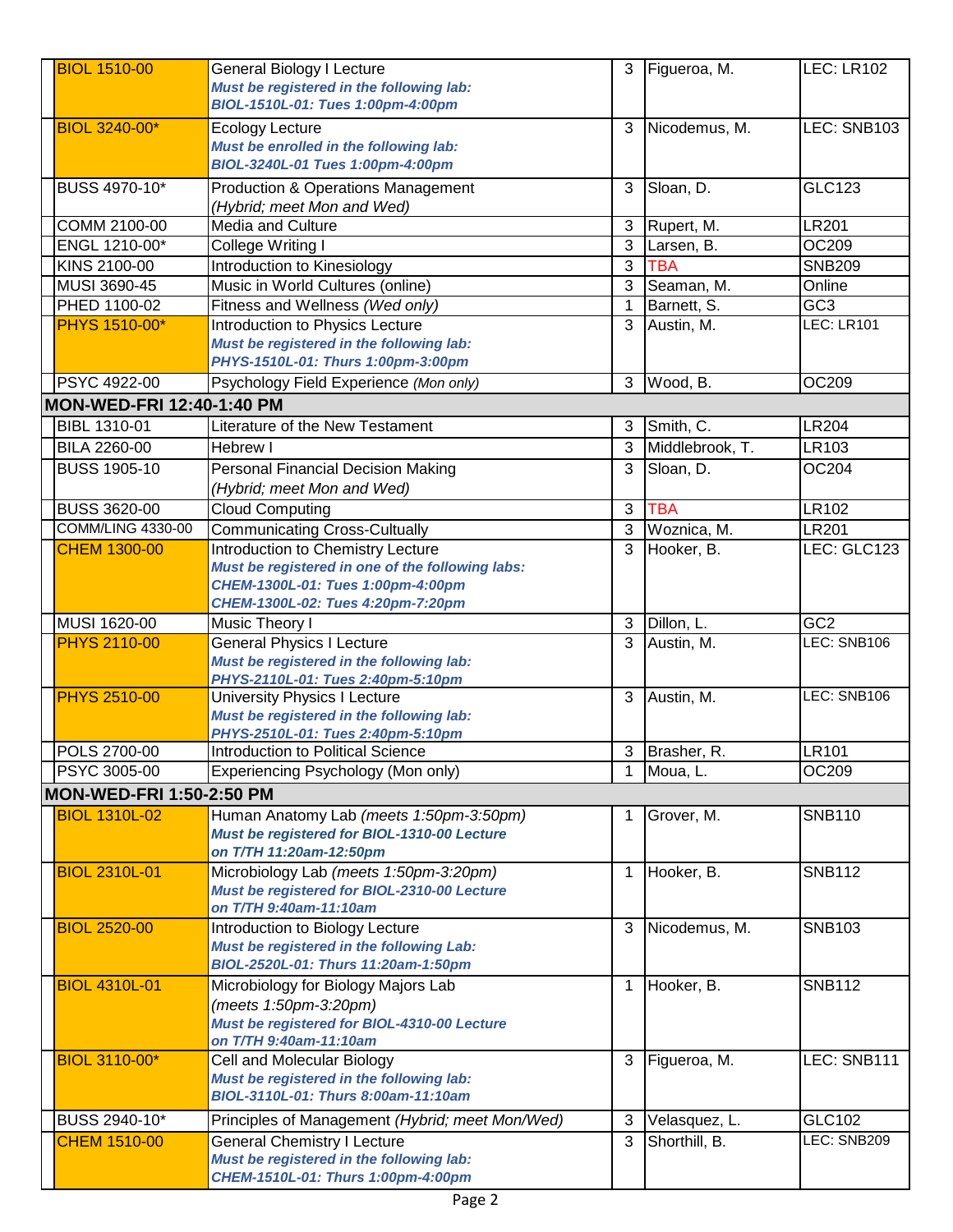| COMM 2231/3231                  | Newspaper Practicum (Mondays only 1:50-3:50pm) | 3              | Rupert, M.          | <b>TBA</b>      |
|---------------------------------|------------------------------------------------|----------------|---------------------|-----------------|
| CORE 2000-01                    | <b>Engaging Faith and Society</b>              | 3              | Quek, C.            | <b>LR204</b>    |
| MATH 3250-00                    | Linear Algebra                                 | 3              | Omwando, T.         | <b>GLC123</b>   |
| MUSI 1500-00                    | Introduction to Music                          | 3              | Dillon, L.          | GC <sub>3</sub> |
| PSYC 1600-00                    | Introduction to Psychology                     | 3              | <b>TBA</b>          | OC204           |
| <b>MON-WED-FRI 3:00-4:00 PM</b> |                                                |                |                     |                 |
| BIBL 1310-02                    | Literature of the New Testament                | 3              | Smith, C.           | <b>LR204</b>    |
| BIOL 3540-00                    | Human Biology                                  | 3              | Figueroa, M.        | OC204           |
| BUSS 3980-10*                   | <b>Principles of Marketing</b>                 | 3              | Stieler, M.         | LR101           |
| EDUC 4460-00                    | Multicultural Instruction for Elementary       | 3              | Anberg-Espinosa, M. | GLC102          |
|                                 | (Mon 4:00 - 6:59 pm)                           |                |                     |                 |
| EDUC 4470-00                    | Multicultural Instruction for Secondary        | 3              | Anberg-Espinosa, M. | GLC102          |
|                                 | (Mon 4:00 - 6:59 pm)                           |                |                     |                 |
| ENGL 2100-00*                   | Introduction to Literature                     | 3              | Larsen, B.          | OC209           |
| <b>ENGR 1000-00</b>             | Introduction to Engineering                    | 3              | Austin, M.          | <b>SNB106</b>   |
|                                 | Meets on Mon & Wed 3:00-4:00pm and             |                |                     |                 |
|                                 | on Tuesdays 8:00am-11:00am                     |                |                     |                 |
| KINS 4100-00                    | Exercise & Sports Psychology                   | 3              | Guerrero, D.        | LR201           |
| LEAD 2000-02                    | Service Seminar (Wed only)                     | $\Omega$       | Slosted, N.         | LR103           |
| MATH 1830-00                    | Precalculus                                    | 3              | TBA                 | LR102           |
| MATH 2530-00                    | Calculus II                                    | $\overline{4}$ | Omwando, T.         | <b>GLC123</b>   |
| <b>MUAP 200G-00</b>             | Studio Class - Guitar (Wed only)               | 0              | Dillon, L.          | GC1             |
| MUAP 200I-00                    | Studio Class - Instrument (Wed only)           | $\Omega$       | Dillon, L.          | GC <sub>1</sub> |
| MUAP 200P-00                    | Studio Class - Piano (Wed only)                | $\Omega$       | Dillon, L.          | GC <sub>1</sub> |
| MUAP 200V-00                    | Studio Class - Vocal (Wed only)                | 0              | Narf, K.            | GC <sub>1</sub> |
| MUAP 3771-02                    | Gospel Choir (Mon only, 3:00-4:30pm)           | $\mathbf 1$    | Kim, S.             | GC <sub>3</sub> |
|                                 |                                                |                |                     |                 |

| MON-WED-FRI 4:10-5:10 PM      |                                                                                                                                       |              |                 |                      |
|-------------------------------|---------------------------------------------------------------------------------------------------------------------------------------|--------------|-----------------|----------------------|
| <b>BIOL 1310L-03</b>          | Human Anatomy Lab (meets 4:10pm-6:10pm)<br>Must be registered for BIOL-1310-00 Lecture<br>on T/TH 11:20-12:50                         | 1            | Grover, M.      | <b>SNB110</b>        |
| EDUC 4410-00                  | Language Arts in the Secondary School<br>(Wed 4:30 - 8:30 pm)                                                                         | 4            | Garrett, M.     | <b>GLC123</b>        |
| LEAD 2000-03                  | Service Seminar (Wed only)                                                                                                            | $\mathbf 0$  | Slosted, N.     | LR103                |
| MUAP 3771-01                  | Worship Lab (Mon only, 5:00-7:00pm)                                                                                                   | $\mathbf{1}$ | Kim, S.         | GC3                  |
| MON/WED 5:20 PM and Following |                                                                                                                                       |              |                 |                      |
| EDUC 4250-00                  | Technology for Teaching and Learning (Mon 7:00pm-<br>$9:00$ pm $)$                                                                    | 3            | Haworth, M.     | <b>GLC118</b>        |
| HIST 4890W/POLS<br>4010W      | Senior Seminar (Mon only, 6:00pm-9:00pm)                                                                                              | 3            | Brasher, R.     | OC209                |
|                               | <b>TUESDAY-THURSDAY CLASSES</b>                                                                                                       |              |                 |                      |
|                               | **COURSE MEETING DAYS & TIMES SUBJECT TO CHANGE**                                                                                     |              |                 |                      |
|                               | **COURSES ARE SUBJECT TO CHANGE OR BE CANCELLED DUE TO LOW ENROLLMENT**                                                               |              |                 |                      |
|                               | TUESDAY-THURSDAY 7:30AM-9:30AM                                                                                                        |              |                 |                      |
| <b>BUSS 3930-00</b>           | <b>Business Law</b>                                                                                                                   | 4            | Giovannetti, M. | OC209                |
| TUESDAY-THURSDAY 8:00-9:30 AM |                                                                                                                                       |              |                 |                      |
| BIBL 3210-00                  | Readings in the Greek Bible I                                                                                                         | 3            | Smith, C.       | <b>LR101</b>         |
| BIOL 2110-00*                 | <b>Nutrition</b>                                                                                                                      | 3            | Grover, M.      | <b>LR201</b>         |
| <b>BIOL 3110L-01</b>          | Cell and Molecular Biology Lab<br>(meets Thurs 8:00am-11:10am)<br>Must be registered for BIOL-3110-00 Lecture on<br>MWF 1:50pm-2:50pm |              | Figueroa, M.    | <b>SNB111</b>        |
| <b>CHEM-2510L-01</b>          | Organic Chemistry I Lab<br>Must be registered for CHEM-2510-00 Lecture on<br>MWF 12:40pm-1:40pm                                       | 1            | Shorthill, B.   | <b>SNB107</b>        |
| CCST 4022-00                  | <b>Issues of Missionary Life</b>                                                                                                      |              | 3 Wolske, E.    | <b>LR Conference</b> |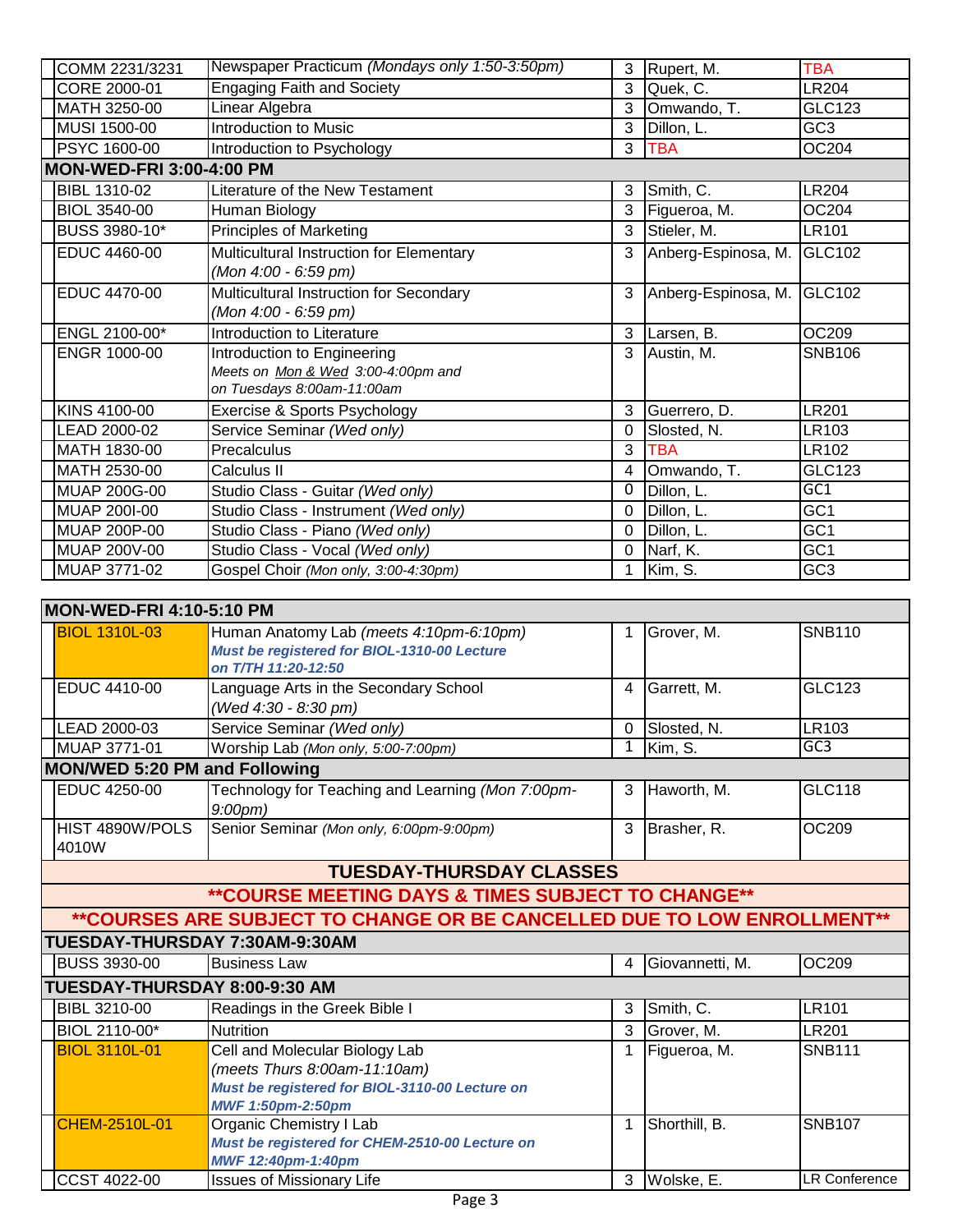| COMM 1260-02                        | <b>Oral Communication</b>                                             | 3              | Rupert, M.          | GLC123            |
|-------------------------------------|-----------------------------------------------------------------------|----------------|---------------------|-------------------|
| ENGL 1220-01                        | College Writing II                                                    | 3              | Larsen, B.          | LR103             |
| ENGR 1000-00                        | Introduction to Engineering                                           | 3              | Austin, M.          | <b>SNB106</b>     |
|                                     | Meets on Mon & Wed 3:00-4:00pm and                                    |                |                     |                   |
|                                     | on Tuesdays 8:00am-11:00am                                            |                |                     |                   |
| ENGR 2400-01                        | <b>Principles of Material Science</b>                                 | 3              | Omwando, T.         | <b>SNB106</b>     |
|                                     | Meets on Mondays 8:00am-9:00am and                                    |                |                     |                   |
|                                     | on Thursdays 8:00am-11:00am                                           |                |                     |                   |
| KINS 3000-00                        | <b>Contemporary Health Issues</b>                                     | 3              | <b>TBA</b>          | <b>SNB209</b>     |
| MATH 1520-01*                       | Intermediate Algebra                                                  | 3              | <b>TBA</b>          | LR102             |
| MUSI 1720-00                        | Music Theory Lab I (Tues & Thurs 8:30-9:30am)                         | $\overline{2}$ | Dillon, L.          | GC <sub>2</sub>   |
| PSYC 2040-00                        | Abnormal Psychology                                                   | 3              | Lemmer, S.          | GLC102            |
| <b>TUES-THURS 9:40-11:10 AM</b>     |                                                                       |                |                     |                   |
| <b>BIOL 2310-00</b>                 | Microbiology Lecture                                                  | 3              | Hooker, B.          | LEC: SNB209       |
|                                     | Must be registered in the following lab:                              |                |                     |                   |
|                                     | BIOL-2310L-01: MWF 1:50pm-3:20pm                                      |                |                     |                   |
| <b>BIOL 4310-00</b>                 | Microbiology for Biology Majors Lecture                               | 3              | Hooker, B.          | LEC: SNB209       |
|                                     | Must be registered in the following lab:                              |                |                     |                   |
|                                     | BIOL-4310L-01: MWF 1:50pm-3:20pm                                      |                |                     |                   |
| <b>BUSS 4400-10</b>                 | Selected Business Topics: Professional Selling                        | 3              | Wood, P.            | <b>LR101</b>      |
| <b>COMM 4290-00</b>                 | Hybrid: Tues only<br><b>Advanced Public Speaking</b>                  | $\mathfrak{B}$ | Rupert, M.          | <b>LR102</b>      |
| <b>HUMA 1450-00</b>                 | <b>World Civilizations I</b>                                          | $\mathfrak{B}$ | Orr, T.             | <b>LR204</b>      |
| KINS 3210-00                        | Prevention & Care for Athletic Injury                                 | $\overline{3}$ | Neal, M.            | <b>LR201</b>      |
| MATH 2400-00                        | Math Concepts for Teachers                                            | 3              | <b>TBA</b>          | <b>GLC118</b>     |
| MUAP 3710-00                        | <b>Basic Conducting</b>                                               | 3              | Kim, S.             | GC <sub>1</sub>   |
| ODLE 1000-00                        | Introduction to Outdoor Leadership                                    | 3              | Barnett, S.         | OC209             |
| POLS 4200-00                        | <b>U.S. Constitutional Law</b>                                        | 3              | Brasher, R.         | LR103             |
|                                     |                                                                       |                |                     |                   |
|                                     |                                                                       |                |                     |                   |
| <b>PSYC 3720-00</b>                 | <b>Counseling Skills &amp; Theories</b>                               | 3              | Lemmer, S.          | GLC102            |
|                                     | (First Term 7 weeks only, 9/5/22 to 10/21/22; DROP                    |                |                     |                   |
|                                     | <b>DEADLINE IS 9/8)</b>                                               |                |                     |                   |
| THEO 4000-00                        | <b>Spiritual Formation</b>                                            | 3              | Quek, C.            | OC204             |
| <b>TUES-THURS 11:20 AM-12:50 PM</b> |                                                                       |                |                     |                   |
| BUSS 2900-00*                       | Accounting I - Principles of Financial Accounting                     | 3              | Zeliff, N.          | GLC102            |
|                                     | BUSS/ENGR 1830-10 Computer Programming & Algorithms                   | $\overline{4}$ | Hendrickson, J.     | GLC116            |
|                                     | (Hybrid-Tues 12:30-2:30pm)                                            |                |                     |                   |
| <b>BIOL 1310-00</b>                 | Human Anatomy Lecture                                                 | 3              | Grover, M.          | <b>LEC: LR204</b> |
|                                     | Must be registered in one of the following labs:                      |                |                     |                   |
|                                     | BIOL-1310L-01: MWF 8:10am-10:10am<br>BIOL-1310L-02: MWF 1:50pm-3:50pm |                |                     |                   |
|                                     | BIOL-1310L-03: MWF 4:10pm-6:10pm                                      |                |                     |                   |
| <b>BIOL 2520L-01</b>                | Introductions to Biology Lab                                          | $\mathbf{1}$   | Nicodemus, M.       | LAB: SNB103       |
|                                     | Must be registered for BIOL-2520-00 Lecture                           |                |                     |                   |
|                                     | on MWF 9:10am-10:10am                                                 |                |                     |                   |
| COMM 2090-00                        | <b>Small Group Communication</b>                                      | 3              | Woznica, M.         | LR103             |
| ENGL 1200-00                        | College Skills English                                                | 3              | <b>TBA</b>          | OC209             |
| HIST 3385-00                        | History of the Islamic World                                          | 3              | Orr, T.             | OC204             |
| LING 4320-10                        | Language Learning                                                     | 3              | Anberg-Espinosa, M. | <b>LR201</b>      |
| <b>MUAP 1783/</b>                   | Jazz Ensemble                                                         | 0/1            | Mitchell, S.        | GC <sub>1</sub>   |
| 3783-00.00/-00.01                   |                                                                       |                |                     |                   |
| ODLE 2015-00                        | Group Processing & Program Design                                     | 3              | Woznica, M.         | LR103             |
| PSYC 2625-00                        | <b>Research Methods</b>                                               | 3              | Ford, L.            | <b>GLC123</b>     |
| <b>TUES-THURS 1:00-2:30 PM</b>      |                                                                       |                |                     |                   |
| <b>BIOL 1510L-01</b>                | General Biology I Lab (meets Tues 1:00-4:00pm)                        | 1              | Figueroa, M.        | <b>SNB111</b>     |
|                                     | Must be registered for BIOL-1510-00 Lecture<br>on MWF 11:30am-12:30pm |                |                     |                   |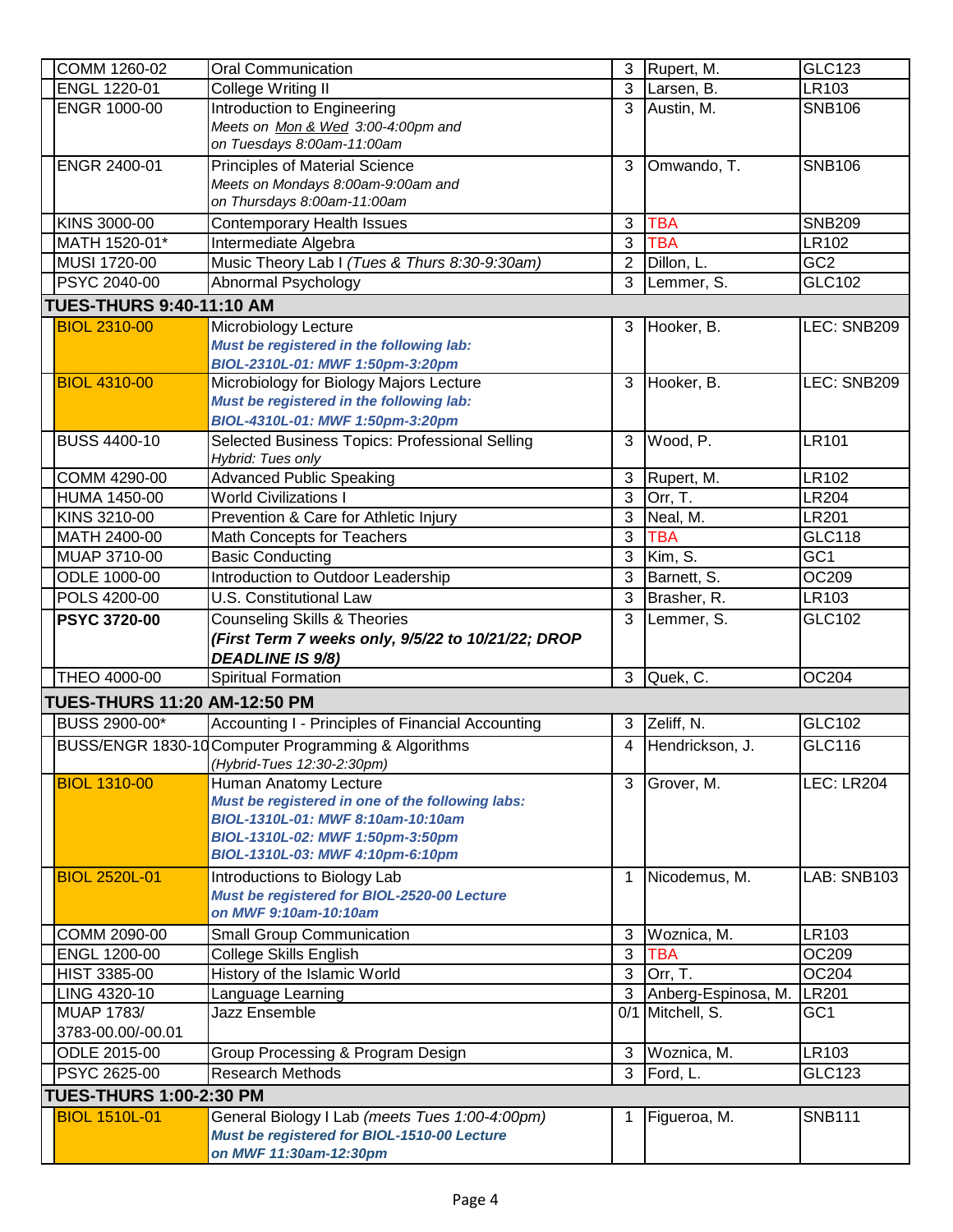| <b>BIOL 3240L-01</b>           | Ecology Lab (meets Tues 1:00-4:00pm)                                                     | 1            | Nicodemus, M. | <b>SNB103</b>   |
|--------------------------------|------------------------------------------------------------------------------------------|--------------|---------------|-----------------|
|                                | Must be registered for BIOL-3240-00 Lecture                                              |              |               |                 |
|                                | on MWF 11:30am-12:30pm                                                                   |              |               |                 |
| <b>BUSS 4900-10</b>            | Human Resource Management (Hybrid-Tues 1:00-2:30)                                        | 3            | Velasquez, L. | OC209           |
|                                | CHED/MINS 4500-00 Leadership in Ministry                                                 | 3            | Barnett, S.   | LR103           |
| <b>CHEM 1300L-01</b>           | Introduction to Chemistry Lab                                                            | $\mathbf 1$  | Hooker, B.    | <b>SNB107</b>   |
|                                | (meets Tues 1:00-4:00pm)                                                                 |              |               |                 |
|                                | Must be registered for CHEM-1300-00 Lecture                                              |              |               |                 |
|                                | on MWF 12:40pm-1:40pm                                                                    |              |               |                 |
|                                |                                                                                          |              | Shorthill     |                 |
| <b>CHEM 1510L-01</b>           | <b>General Chemistry I Lab</b>                                                           | $\mathbf{1}$ |               | <b>SNB107</b>   |
|                                | (meets Thurs 1:00pm-4:00pm)                                                              |              |               |                 |
|                                | Must be registered for CHEM-1510-00 Lecture                                              |              |               |                 |
|                                | on MWF 1:50pm-2:50pm                                                                     |              | Woznica, M.   | <b>LR201</b>    |
| COMM 3230-00*                  | <b>Communication Theory</b>                                                              | 3            |               |                 |
| CORE 2000-02                   | <b>Engaing Faith and Society</b>                                                         | 3            | Quek, C.      | <b>LR204</b>    |
| ENGL 1220-01                   | College Writing II                                                                       | 3            | Larsen, B.    | GLC102          |
| ENGR 1050-00                   | Engineering Graphics & CAD II                                                            | 2            | Omwando, T.   | GLC116          |
|                                | Meets Mondays 9:10am-10:10am and                                                         |              |               |                 |
|                                | on Thursdays 1:00pm-4:00pm                                                               |              |               |                 |
| <b>HIST 4305-00</b>            | American Revolution & Early Republic                                                     | 3            | Ayabe, J.     | <b>LR101</b>    |
| KINS 3100-00                   | <b>Exercise Physiology</b>                                                               | 3            | <b>TBA</b>    | <b>SNB209</b>   |
| MUAP 1753-00                   | Guitar Class (meets Tues 1:00-2:00pm only)                                               | $\mathbf 1$  | Mitchell, S.  | GC <sub>1</sub> |
| ODLE 3960-00                   | Survey of Leadership Theories                                                            | 3            | Barnett, S.   | LR103           |
| <b>PHYS 1510L-01</b>           | Introduction to Physics Lab (meets Thurs 1:00-3:00pm)                                    | 1            | Austin, M.    | <b>SNB106</b>   |
|                                | Must be registered for PHYS-1510-00 lecture on                                           |              |               |                 |
|                                | MWF 11:30am-12:30pm                                                                      |              |               |                 |
| <b>PSYC 4690-00</b>            | Senior Seminar                                                                           | 3            | Ford, L.      | <b>GLC123</b>   |
|                                | (First Term 7 weeks only, 9/5/22 to 10/21/22; DROP                                       |              |               |                 |
|                                | <b>DEADLINE IS 9/8)</b>                                                                  |              |               |                 |
|                                |                                                                                          |              |               |                 |
| <b>TUES-THURS 2:40-4:10 PM</b> |                                                                                          |              |               |                 |
| <b>HIST 3400-00</b>            | Ancient Greece & Rome                                                                    | 3            | Orr, T.       | LR102           |
| LEAD 2000-01                   |                                                                                          | $\mathbf 0$  | Slosted, N.   | <b>LR201</b>    |
|                                | Service Seminar (Tues only, 2:40-3:40pm)                                                 | 0            |               |                 |
| LEAD 2000-04                   | Service Seminar (Thurs only, 2:40-3:40pm)                                                |              | Slosted, N.   | <b>LR201</b>    |
| <b>MUAP 1712/</b>              | Simpson Chorale                                                                          |              | 0/1 Kim, S.   | GC <sub>1</sub> |
| 3712-00.00/-00.01              |                                                                                          |              |               |                 |
| ODLE 1055-00                   | Canoeing                                                                                 | $\mathbf{1}$ | Barnett, S.   | <b>OC209</b>    |
|                                | Meets 3:00pm-6:00pm on Tuesday on the following dates only:                              |              |               |                 |
|                                | 9/6, 9/13, & 9/20<br>Overnight Trip: 9/23-9/25                                           |              |               |                 |
|                                |                                                                                          |              |               |                 |
| <b>PHYS 2110L-01</b>           | General Physics I Lab (meets Tues 2:40pm-5:10pm)                                         | $\mathbf{1}$ | Austin, M.    | <b>SNB106</b>   |
|                                | Must be registered for PHYS-2110-00 lecture on                                           |              |               |                 |
|                                | MWF 12:40pm-1:40pm                                                                       |              |               |                 |
| <b>PHYS 2510L-01</b>           | University Physics I Lab (meets Tues 2:40pm-5:10pm)                                      | $\mathbf 1$  | Austin, M.    | <b>SNB106</b>   |
|                                | Must be registered for PHYS-2510-00 lecture on                                           |              |               |                 |
|                                | MWF 12:40pm-1:40pm                                                                       |              |               |                 |
| <b>TUES-THURS 4:20-5:50 PM</b> |                                                                                          |              |               |                 |
| <b>CHEM 1300L-02</b>           | Introduction to Chemistry Lab                                                            | 1            | Hooker, B.    | <b>SNB107</b>   |
|                                | (meets Tues 4:20-7:20pm)                                                                 |              |               |                 |
|                                | Must be registered for CHEM-1300-00 Lecture                                              |              |               |                 |
|                                | on MWF 12:40pm-1:40pm                                                                    |              |               |                 |
| EDUC 4420-00                   | Curriculum and Instruction in the Elementary School                                      | 5            | Brogoitti, A. | GLC102          |
|                                | (Tues 4:30 - 8:30 pm)                                                                    |              |               |                 |
| EDUC 4430A-00                  | Curriculum and Instruction in the Secondary School:                                      | 5            | Mason, J.     | GLC116          |
|                                | English (Tues 4:30 - 8:30 pm)                                                            |              |               |                 |
| EDUC 4430B-00                  | Curriculum and Instruction in the Secondary School:                                      | 5            | Mason, J.     | GLC116          |
|                                | Social Science (Tues 4:30 - 8:30 pm)                                                     |              |               |                 |
| EDUC 4430C-00                  | Curriculum and Instruction in the Secondary School:<br>Mathematics (Tues 4:30 - 8:30 pm) | 5            | Mason, J.     | GLC116          |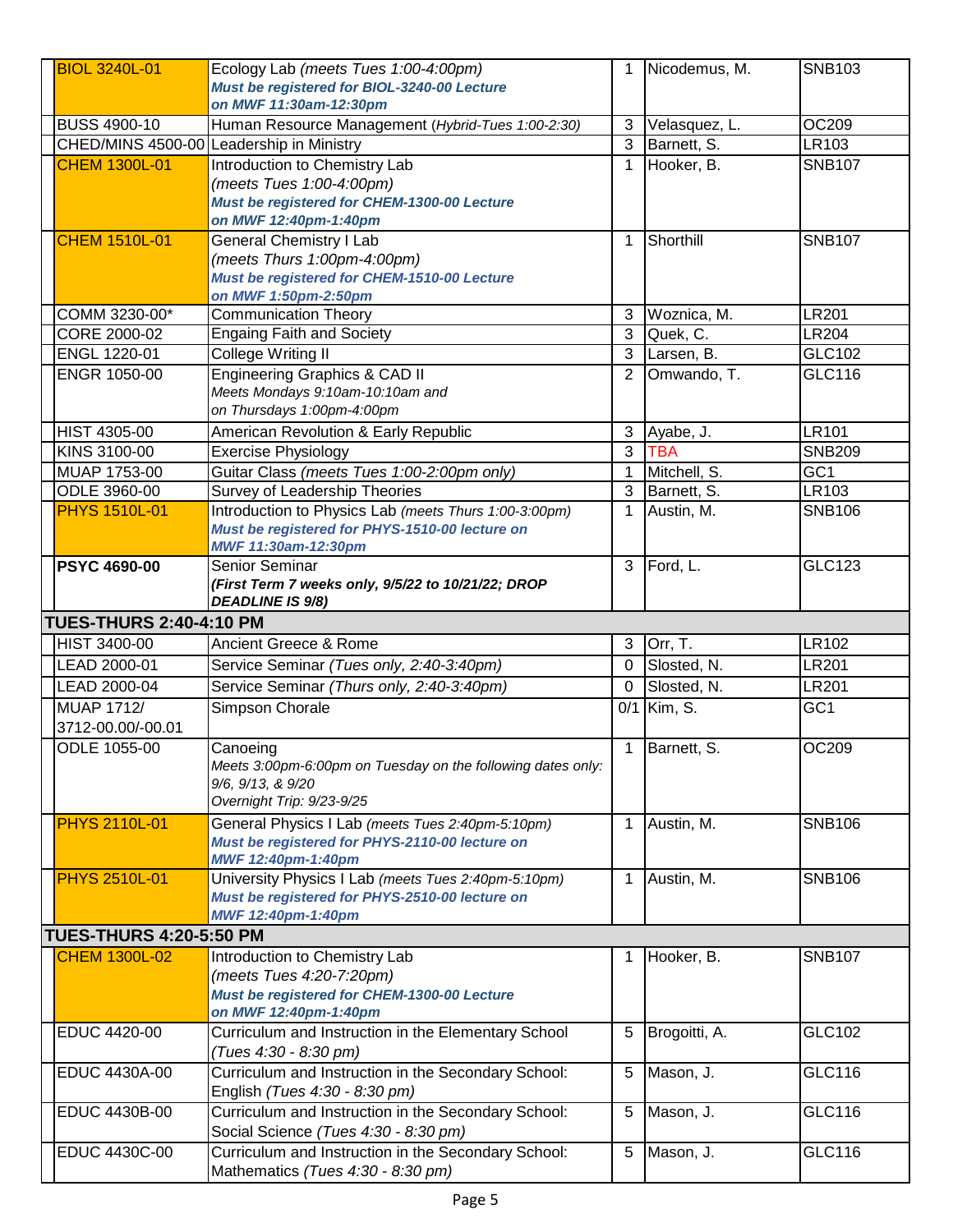| EDUC 4430D-00                          | Curriculum and Instruction in the Secondary School:<br>Science (Tues 4:30 - 8:30 pm)                        | 5  | Mason, J.             | GLC116          |
|----------------------------------------|-------------------------------------------------------------------------------------------------------------|----|-----------------------|-----------------|
| EDUC 4430E-00                          | Curriculum and Instruction in the Secondary School:<br>Physical Education (Tues 4:30 - 8:30 pm)             | 5  | Mason, J.             | <b>GLC116</b>   |
| EDUC 4430F-00                          | Curriculum and Instruction in the Secondary School:<br>Languages Other Than English (Tues 4:30 - 8:30 pm)   | 5  | Mason, J.             | GLC116          |
| EDUC 4430G-00                          | Curriculum and Instruction in the Secondary School:<br>Music (Tues 4:30 - 8:30 pm)                          | 5  | Mason, J.             | <b>GLC116</b>   |
| EDUC 4430H-00                          | Curriculum and Instruction in the Secondary School: Art<br>(Tues 4:30 - 8:30 pm)                            | 5  | Mason, J.             | GLC116          |
| EDUC 4430I-00                          | Curriculum and Instruction in the Secondary School:<br>Business (Tues 4:30 - 8:30 pm)                       | 5  | Mason, J.             | GLC116          |
| EDUC 4430J-00                          | Curriculum and Instruction in the Secondary School:<br>Agriculture (Tues 4:30 - 8:30 pm)                    | 5  | Mason, J.             | <b>GLC116</b>   |
| EDUC 4430K-00                          | Curriculum and Instruction in the Secondary School:<br>Health (Tues 4:30 - 8:30 pm)                         | 5  | Mason, J.             | <b>GLC116</b>   |
| EDUC 4430L-00                          | Curriculum and Instruction in the Secondary School:<br>Home Economics (Tues 4:30 - 8:30 pm)                 | 5  | Mason, J.             | GLC116          |
| EDUC 4430M-00                          | Curriculum & Instruction in the Secondary School:<br>Industrial & Technical Education (Tues 4:30 - 8:30 pm) | 5  | Mason, J.             | GLC116          |
| TUES-THURS 5:30 PM and Following       |                                                                                                             |    |                       |                 |
| <b>BIOL 4110-00</b>                    | Immunology (Tues/Thurs 5:30-7:30pm)                                                                         | 3  | Smith, T.             | <b>SNB209</b>   |
| COMM 3310-00                           | Making Short Movies I (Tues, 6:00-9:00pm)                                                                   | 3  | <b>TBA</b>            | <b>GLC118</b>   |
| <b>MUAP 1714/</b>                      | Shasta Symphony Ochestra (Tues 6:30pm-9:20pm)                                                               |    | $0/1$ Specht, J.      | Shasta          |
| 3714-00.00/-00.01                      |                                                                                                             |    |                       |                 |
| <b>MUAP 1722/</b>                      | Simpson Symphonic Choir (Thurs 6:30pm-8:45pm)                                                               |    | 0/1 Kim, S.           | GC <sub>1</sub> |
| 3722-00.00/-00.01                      |                                                                                                             |    |                       |                 |
| EDUC 4020-00                           | Psychological Apps - Education (Thurs only, 6:00-9:00pm)                                                    | 3  | <b>TBA</b>            | GLC102          |
| PSYC/SOCI 3110-00 Intro to Social Work | (First Term 7 weeks only, 9/5/22 to 10/21/22 Tues only,<br>6:00pm-9:00pm; DROP DEADLINE IS 9/8)             | 3  | Kamla, M.             | OC209           |
|                                        |                                                                                                             |    |                       |                 |
|                                        | <b>ONLINE</b>                                                                                               |    |                       |                 |
|                                        | ** COURSE MEETING DAYS & TIMES SUBJECT TO CHANGE**                                                          |    |                       |                 |
|                                        | ** COURSES ARE SUBJECT TO CHANGE OR BE CANCELLED DUE TO LOW ENROLLMENT**                                    |    |                       |                 |
| ANTH 3110-45                           | <b>Cultural Anthropology</b>                                                                                | 3  | <b>TBA</b>            |                 |
| <b>BUSS 1910-45</b>                    | Introduction to Computer Information Systems                                                                | 3  | Babb, D.              |                 |
| <b>BUSS 1950-45</b>                    | Introduction to Economics                                                                                   |    | 3 Wood, P.            |                 |
| <b>BUSS 2920-45*</b>                   | Macroeconomics                                                                                              |    | 3 Wood, P.            |                 |
| COMM 1260-45                           | <b>Oral Communication</b>                                                                                   | 3  | Crummett, J.          |                 |
| ENGL 1220-45                           | College Writing II                                                                                          | 3  | Moravec-Camarillo, S. |                 |
| EXLN 3000-00                           | Personal Life Coaching                                                                                      | 1  |                       |                 |
| GEOG 3210-45                           | <b>World Regional Geography</b>                                                                             | 3  | Chamberlain, M.       |                 |
| <b>HUMA 1450-45</b>                    | <b>World Civilizations I</b>                                                                                | 3  | Orr, T.               |                 |
| KINS 2200-45                           | Methods of Teaching Sports Activities                                                                       | 3  | Morrison, H.          |                 |
| KINS 4410-45                           | Movement Experiences for Children                                                                           | 3  | Morrison, H.          |                 |
| MINS 3205-45                           | Personal Health of the Leader                                                                               |    | 3 Tangeman, G.        |                 |
| <b>NTES 3000-45</b>                    | Gospel & Johannine Literature                                                                               |    | 3 Smith, C.           |                 |
| OTES 3000-45                           | Pentatuech                                                                                                  | سا | Middlebrook, T.       |                 |
| PHYS 3200-45*                          | Earth and Space Science                                                                                     | 3  | Perdue, L.            |                 |
| POLS 2700-45                           | <b>Introduction to Political Science</b>                                                                    | 3  | Brasher, R.           |                 |
| PSYC 1600-45                           | Introduction to Psychology                                                                                  | 3  | Wood, B.              |                 |